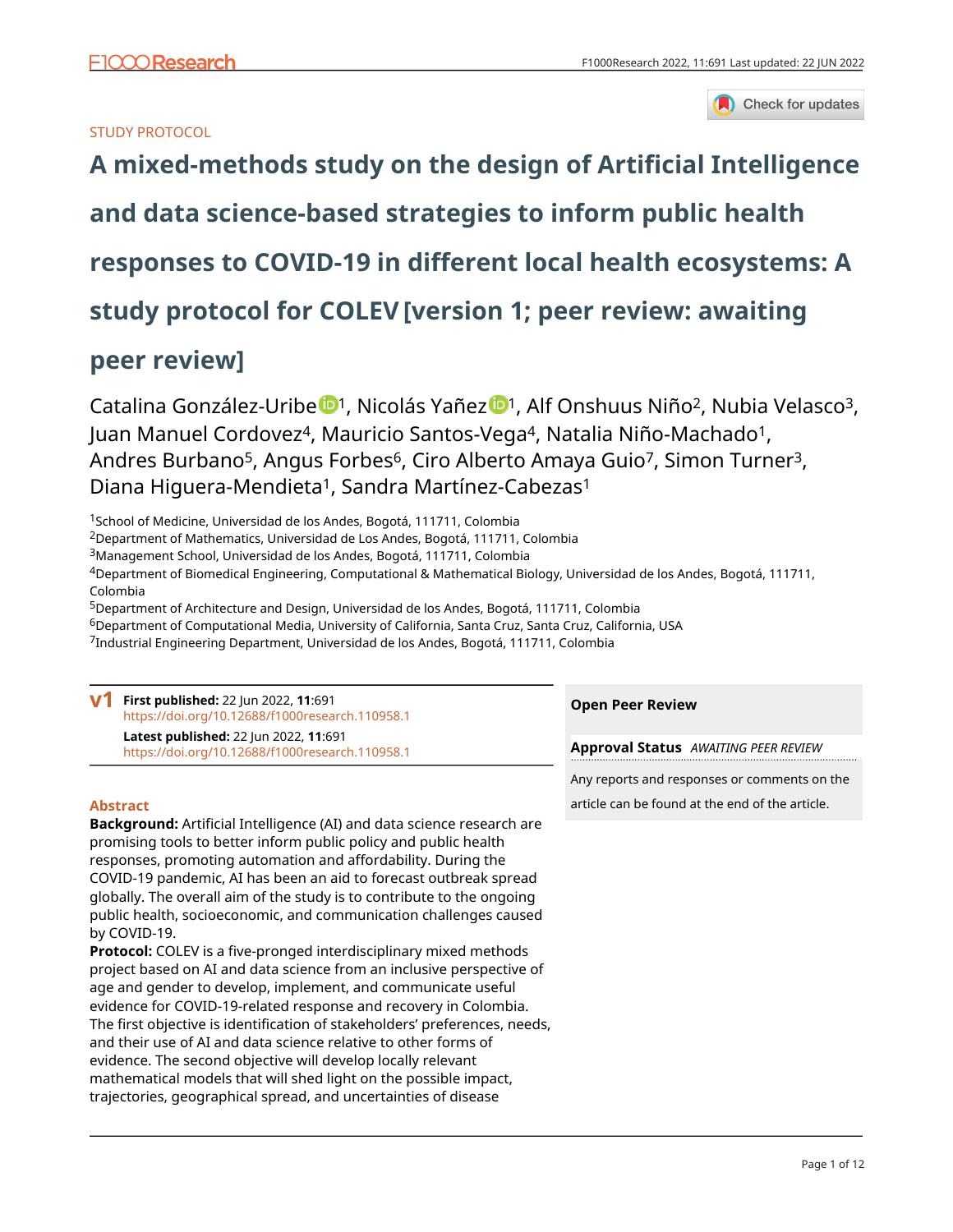progression as well as risk assessment. The third objective focuses on estimating the effect of COVID-19 on other diseases, gender disparities and health system saturation. The fourth objective aims to analyze popular social networks to identify health-related trending interest and users that act as 'super spreaders' for information and misinformation. Finally, the fifth objective, aims at designing disruptive cross-media communication strategies to confront mis- and dis-information around COVID-19. To understand stakeholders' perspectives, we will use semi-structured interviews and ethnographic work. Daily cases and deaths of COVID-19 reported from the National Surveillance System (INS) of Colombia will be used for quantitative analysis, and data regarding the online conversation will be obtained from Facebook and Twitter.

**Conclusions:** COLEV intends to facilitate the dialogue between academia and health policymakers. The results of COLEV will inform on the responsible, safe and ethical use of AI and data science for decision-making in the context of sanitary emergencies in deeply unequal settings.

## **Keywords**

COVID-19, artificial intelligence, decision-making, data science



This article is included in the [Emerging Diseases](https://f1000research.com/gateways/disease_outbreaks)

[and Outbreaks](https://f1000research.com/gateways/disease_outbreaks) gateway.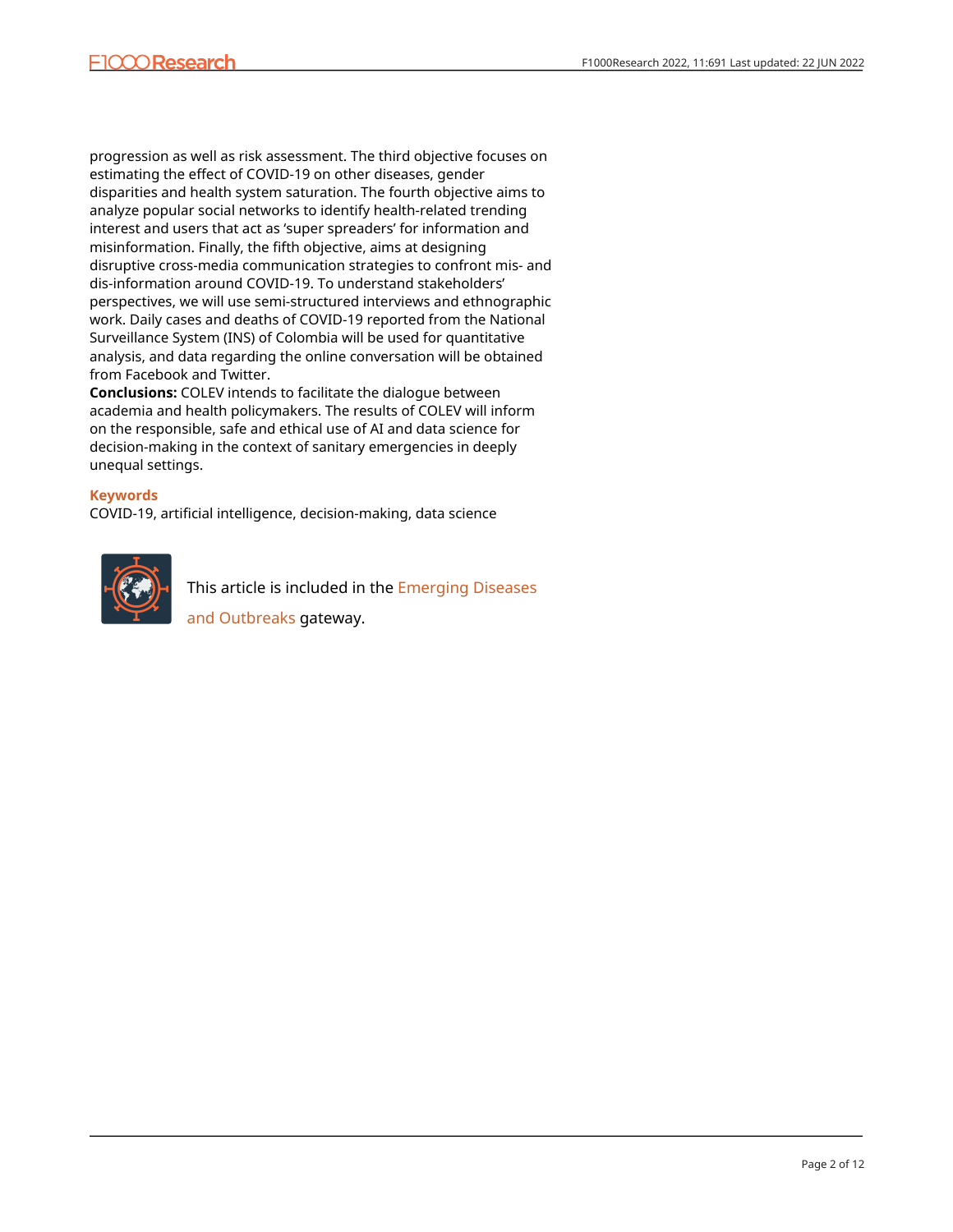#### **Corresponding author:** Catalina González-Uribe ([cgonzalez@uniandes.edu.co\)](mailto:cgonzalez@uniandes.edu.co)

**Author roles: González-Uribe C**: Conceptualization, Funding Acquisition, Methodology, Project Administration, Resources, Supervision, Visualization, Writing – Original Draft Preparation, Writing – Review & Editing; **Yañez N**: Conceptualization, Data Curation, Formal Analysis, Investigation, Methodology, Software, Supervision, Validation, Visualization, Writing – Original Draft Preparation, Writing – Review & Editing; **Onshuus Niño A**: Conceptualization, Investigation, Methodology, Supervision, Writing – Original Draft Preparation, Writing – Review & Editing; **Velasco N**: Conceptualization, Formal Analysis, Investigation, Methodology, Software, Supervision, Writing – Original Draft Preparation, Writing – Review & Editing; **Cordovez JM**: Conceptualization, Investigation, Methodology, Project Administration, Resources, Supervision, Writing – Original Draft Preparation, Writing – Review & Editing; **Santos-Vega M**: Data Curation, Investigation, Methodology, Supervision, Writing – Original Draft Preparation, Writing – Review & Editing; **Niño-Machado N**: Data Curation, Formal Analysis, Investigation, Methodology, Supervision, Writing – Original Draft Preparation, Writing – Review & Editing; **Burbano A**: Formal Analysis, Investigation, Project Administration, Supervision, Writing – Review & Editing; **Forbes A**: Formal Analysis, Investigation, Methodology, Supervision, Writing – Review & Editing; **Amaya Guio CA**: Data Curation, Investigation, Methodology, Writing – Original Draft Preparation; **Turner S**: Investigation, Writing – Original Draft Preparation, Writing – Review & Editing; **Higuera-Mendieta D**: Investigation, Project Administration, Supervision, Writing – Original Draft Preparation, Writing – Review & Editing; **Martínez-Cabezas S**: Investigation, Supervision, Writing – Original Draft Preparation, Writing – Review & Editing

**Competing interests:** No competing interests were disclosed.

**Grant information:** This work is supported by a mixed-methods study on the design of AI and data science-based strategies to inform public health responses to COVID-19 in different local health ecosystems within Colombia (COLEV) project funded by the International Development Research Centre (IDRC) and the Swedish International Development Cooperation Agency (Sida) [grant no. 109582]. *The funders had no role in study design, data collection and analysis, decision to publish, or preparation of the manuscript.*

**Copyright:** © 2022 González-Uribe C *et al*. This is an open access article distributed under the terms of the [Creative Commons](http://creativecommons.org/licenses/by/4.0/) [Attribution License,](http://creativecommons.org/licenses/by/4.0/) which permits unrestricted use, distribution, and reproduction in any medium, provided the original work is properly cited.

**How to cite this article:** González-Uribe C, Yañez N, Onshuus Niño A *et al.* **A mixed-methods study on the design of Artificial Intelligence and data science-based strategies to inform public health responses to COVID-19 in different local health ecosystems: A study protocol for COLEV [version 1; peer review: awaiting peer review]** F1000Research 2022, **11**:691 <https://doi.org/10.12688/f1000research.110958.1>

**First published:** 22 Jun 2022, **11**:691<https://doi.org/10.12688/f1000research.110958.1>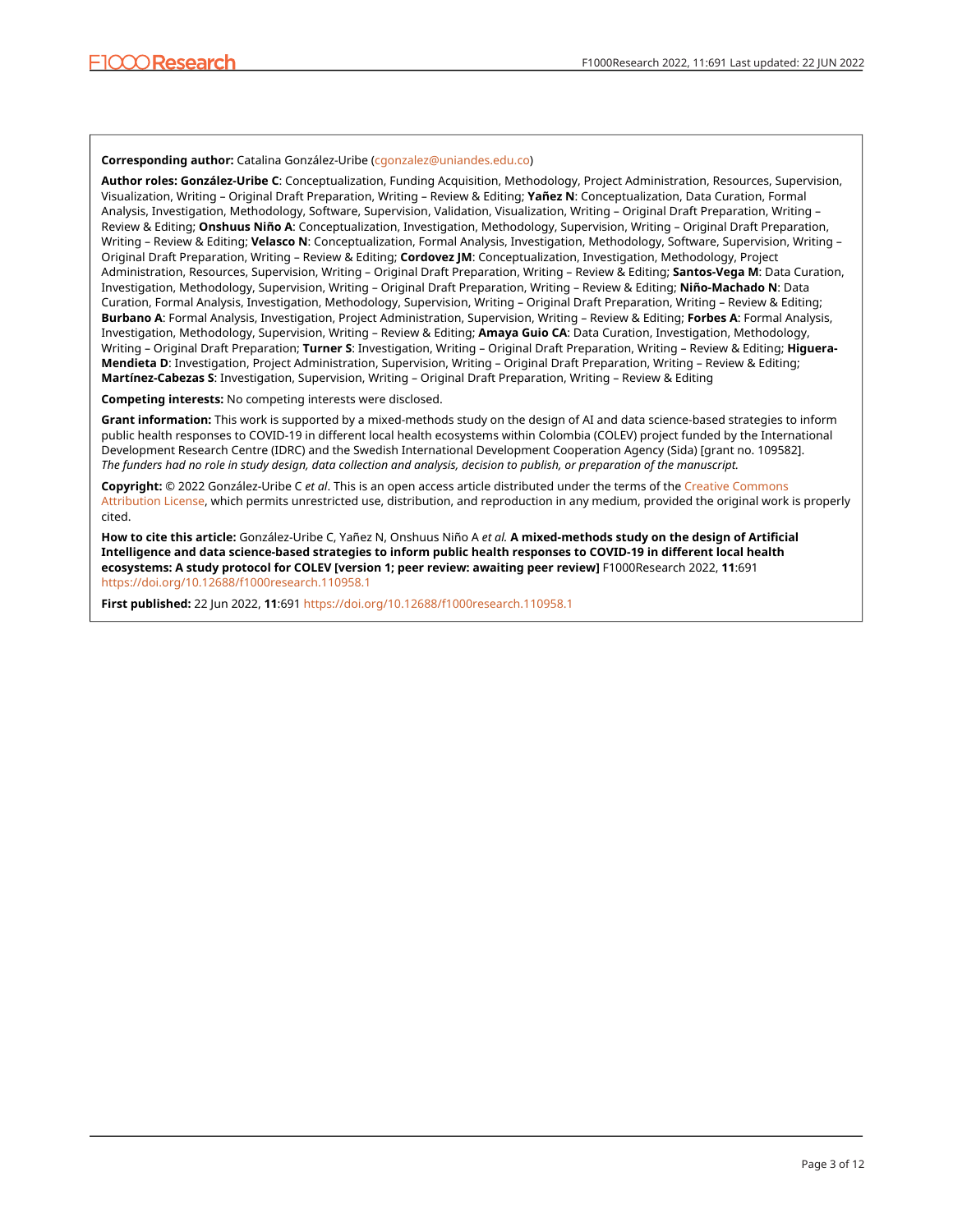#### Introduction

The coronavirus disease of 2019 (COVID-19) has been responsible for more than three million deaths worldwide up to July 202[1](#page-9-0).<sup>1</sup> Latin America is home to approximately 30% of such deaths according to the [World Health Organization](https://covid19.who.int/) (WHO). Global vaccine research and development against COVID-19 was unprecedented in terms of scale and speed<sup>1</sup>; in May 2020, there were 73 candidates in the pre-clinical stages. On December 2020, 13 of the vaccine candidates were on phase 3, and by February 202[1](#page-9-0), four vaccines were already licensed for emergency use in several countries.<sup>1</sup> Likewise, academic cooperation and production increased at rates never seen before,<sup>[2](#page-9-0)</sup> evidenced by an increase of  $92\%$  in submissions of health and medicine manuscripts during  $2020$  compared to  $2019$ .<sup>[3](#page-9-0)</sup>

Artificial Intelligence (AI) and data science research are promising tools to better inform public policy and public health responses, promoting automation and affordability.<sup>[4](#page-9-0)</sup> During the COVID-19 pandemic, AI aids to forecast outbreak spread globally.<sup>[5](#page-9-0)–[7](#page-9-0)</sup> Other AI applications have been documented on clinical applications aiding diagnosis and prognosis about COVID-1[9](#page-9-0), ${}^{8}$  ${}^{8}$  ${}^{8}$  and contact tracing and strict enforcement of quarantines.<sup>9</sup> However, with the recent advances and applications in the field of AI to tackle COVID-19, ethical tensions have risen.<sup>[10](#page-9-0)</sup> The implementation of AI solutions might reinforce bias and discrimination, thus exacerbating social inequalities.<sup>[11,12](#page-9-0)</sup> For instance, when discriminatory structures are ingrained in datasets used to train algorithms, the AI systems will be biased and will reproduce, and even reinforce, the already discriminatory practices.<sup>[12](#page-9-0)</sup> In this context, diverse stakeholders and developer groups are essential to avoid unintended harmful consequences of building AI systems from a dominant, "one fits all" point of view.

With the pandemic, pre-existing social inequalities became more evident worldwide. The effect of the pandemic with regards to deepening social disparities are expected to be the highest in Latin America, where income inequality is the highest in the world; the top 1% wealthiest individuals owned 24.9% of the total income for 2019, while in the world, the same proportion of individuals owned the 19.1% of the income.<sup>13</sup> Colombia, is no exception since it is one of the countries with the highest income inequality in the region and this situation is exacerbated by having also one of the highest labor market informality in Latin America, according to The World Bank In Colombia. Particularly, during 2020, 3.4 million people became unemployed, but women were disproportionally affected; while there was an 18% reduction in male employment, there was a 27.2% reduction for women.<sup>14</sup> Additionally, there was an increase of 123% in emergency calls for domestic violence evidencing how gender disparities intensified.<sup>1</sup>

Social networks and mass media have played a fundamental role in disseminating public health content in recent years.<sup>[16](#page-9-0)</sup> The COVID-19 pandemic increased the public exposure to information regarding the prevention and management of the diseases.<sup>[16](#page-9-0)</sup> With massive amounts of information online, there is increased exposure to hoaxes and misinformation as well.<sup>[17](#page-9-0)</sup> Research has shown that misinformation is correlated with engaging in erroneous health practices that increase the spread of COVID-19 and leave room for several conspiracy theories and mistrust in health authorities and profes-sionals.<sup>[17](#page-9-0),[18](#page-9-0)</sup>

This protocol describes a five-pronged interdisciplinary research endeavor based on AI methods and data science from an inclusive perspective of age and gender to develop, implement, and communicate useful evidence for COVID-19-related response and recovery in Colombia, South America. The overall aim of the [COLEV](https://colev.uniandes.edu.co/) study is to contribute to the ongoing public health, socioeconomic, and communication challenges caused by the COVID-19 pandemic, as part of an initiative of the International Development Research Centre (IDRC) of Canada and the Swedish International Development Cooperation Agency (Sida) aiming to understand the response to the COVID-19 pandemic and support research based on AI in low and middle-income countries.

#### Protocol

#### Study design

COLEV is a mixed-methods study on the design of AI and data science-based solutions to inform public health responses to COVID-19 in different local health ecosystems. Our purpose is to produce and communicate evidence for differential public health measures to address COVID-19-related challenges in Colombia tailored to regional contexts and vulnerable populations, through the interdisciplinary rigorous ethical use of AI and data science.<sup>[19](#page-10-0)</sup>

We have five principal aims: 1) To identify health ecosystem stakeholders' preferences and perceived needs regarding AI and data science, and their use in decision-making relative to other forms of evidence in response to COVID-19. 2) To develop a long-term and real-time model that allows forecasting of COVID-19 cases, hospital and intensive care unit (ICU) occupancy, and COVID-19 fatalities, based on estimated epidemiological parameters that account for age, socioeconomic, gender, and comorbidity variation and tailored input for decision making allowing to compare the impact of possible interventions and targeting resources. 3) To evaluate the impact of COVID-19 on health and health-related outcomes and their effect on the resource management policies for the health ecosystems. 4) To characterize the online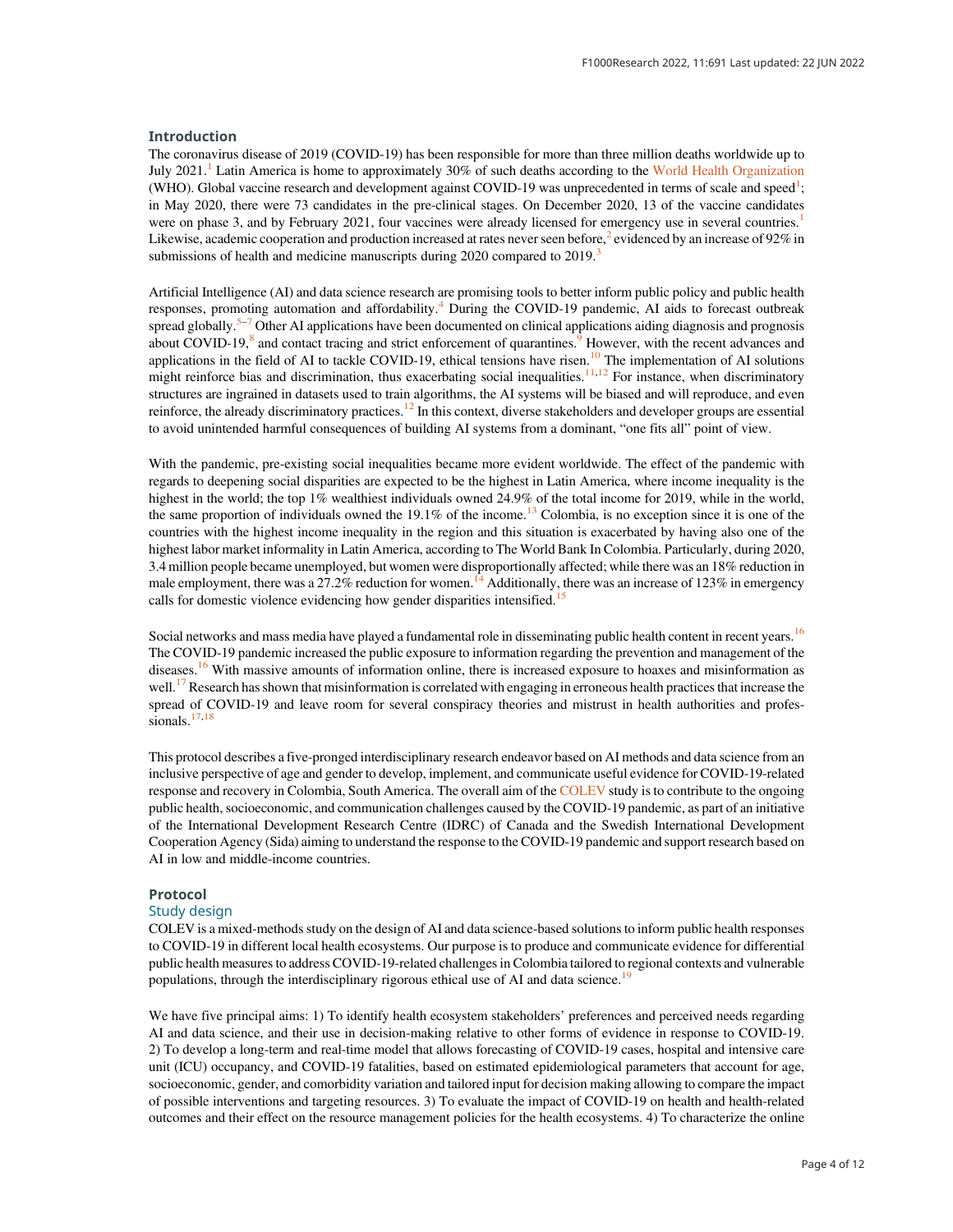<span id="page-4-0"></span>public conversation about COVID-19 analyzing popular social networks with AI methods. And 5) to design a disruptive communication strategy tailored to different societal groups to confront mis- and dis-information around COVID-19 and reinforce our local and national public health measures and policies. Table 1 summarizes the research questions that we seek to answer.

| Aim            | <b>Research questions</b>                                                                                                                                                                                       | Type of<br>data<br>collection | Data                                                                                                                              | <b>Source</b>                                                                                                               |
|----------------|-----------------------------------------------------------------------------------------------------------------------------------------------------------------------------------------------------------------|-------------------------------|-----------------------------------------------------------------------------------------------------------------------------------|-----------------------------------------------------------------------------------------------------------------------------|
| 1              | 1.1 What are decision-<br>makers' preferences<br>and perceived needs for<br>AI and data science in<br>response to COVID-19,<br>taking into account<br>technical, ethical, and<br>social aspects of its use?     | Primary                       | Preferences and perceived<br>needs of Stakeholders                                                                                | Semi-structured<br>interviews and<br>ethnographic work                                                                      |
|                | 1.2. What are the barriers<br>and facilitators to the<br>use of data science and<br>AI in health system<br>decision-making on<br>COVID-19, in different<br>local health system<br>contexts and<br>applications? | Primary                       | Barriers and facilitators of<br>the use of data science and<br>AI                                                                 | Semi-structured<br>interviews and<br>ethnographic work                                                                      |
| $\overline{2}$ | 2.1. What are the possible<br>trajectories of the<br>disease in real-time<br>and the uncertainty<br>associated with every<br>trajectory?                                                                        | Secondary                     | -Cases of COVID-19 in<br>Colombia<br>-Deaths due to COVID-19 in<br>Colombia                                                       | National Epidemiologic<br>Surveillance System from<br>the National Institute of<br>Health: 'Instituto Nacional<br>de Salud' |
|                | 2.2. What are the factors<br>that modulate space-<br>time variation in<br>COVID-19 infections in<br>different regions of<br>Colombia?                                                                           |                               | -Cases of COVID-19 in<br>Colombia at a<br>departmental level<br>-Deaths due to COVID-19 in<br>Colombia at a<br>departmental level | National Epidemiologic<br>Surveillance System from<br>the National Institute of<br>Health: 'Instituto Nacional<br>de Salud' |
| 3              | 3.1. What are the effects of<br>COVID-19 on chronic,<br>and mental health<br>outcomes?                                                                                                                          | Secondary                     | -Number of reported<br>healthcare visits due to<br>coronary outcomes, and<br>mental health disorders.                             | National Record of<br>Services from the Ministry<br>of Health: 'Ministerio de<br>Salud y Protección Social'                 |
|                | 3.2. What are the effects of<br>COVID-19 on gender<br>disparities, vulnerable<br>populations, and<br>regions?                                                                                                   | Secondary                     | -Labor force, income,<br>quality of life in Colombia<br>disaggregated by gender<br>and departments                                | National Household<br>Surveys: 'Departamento<br>Nacional de Estadísticas'                                                   |
|                | 3.3. What is the impact in<br>sexual, gender-based<br>and domestic violence,<br>and adolescent<br>pregnancies?                                                                                                  | Secondary                     | -Annual reports of<br>domestic violence in<br>Colombia                                                                            | National Forensic Office:<br>'Instituto de Medicina Legal'                                                                  |
|                |                                                                                                                                                                                                                 |                               | -Annual reports of sexual<br>felonies                                                                                             | National Forensic Office:<br>'Instituto de Medicina Legal'                                                                  |
|                |                                                                                                                                                                                                                 |                               | -Annual records of life<br>births in Colombia                                                                                     | Vital Statistics from the<br><b>National Statistics</b><br>Department:<br>'Departamento Nacional de<br>Estadísticas'        |
|                | 3.4. How to improve<br>resource management<br>in the health<br>ecosystems<br>incorporating different<br>efficiency criteria?                                                                                    | Secondary                     | -Daily report of applied<br>doses of vaccines against<br>COVID-19 per<br>manufacturer at a<br>departmental level                  | National Record of<br>Vaccination from the<br>Ministry of Health:<br>'Ministerio de Salud y<br>Protección Social'           |

### Table 1. Research question and data sources according to aims of the study.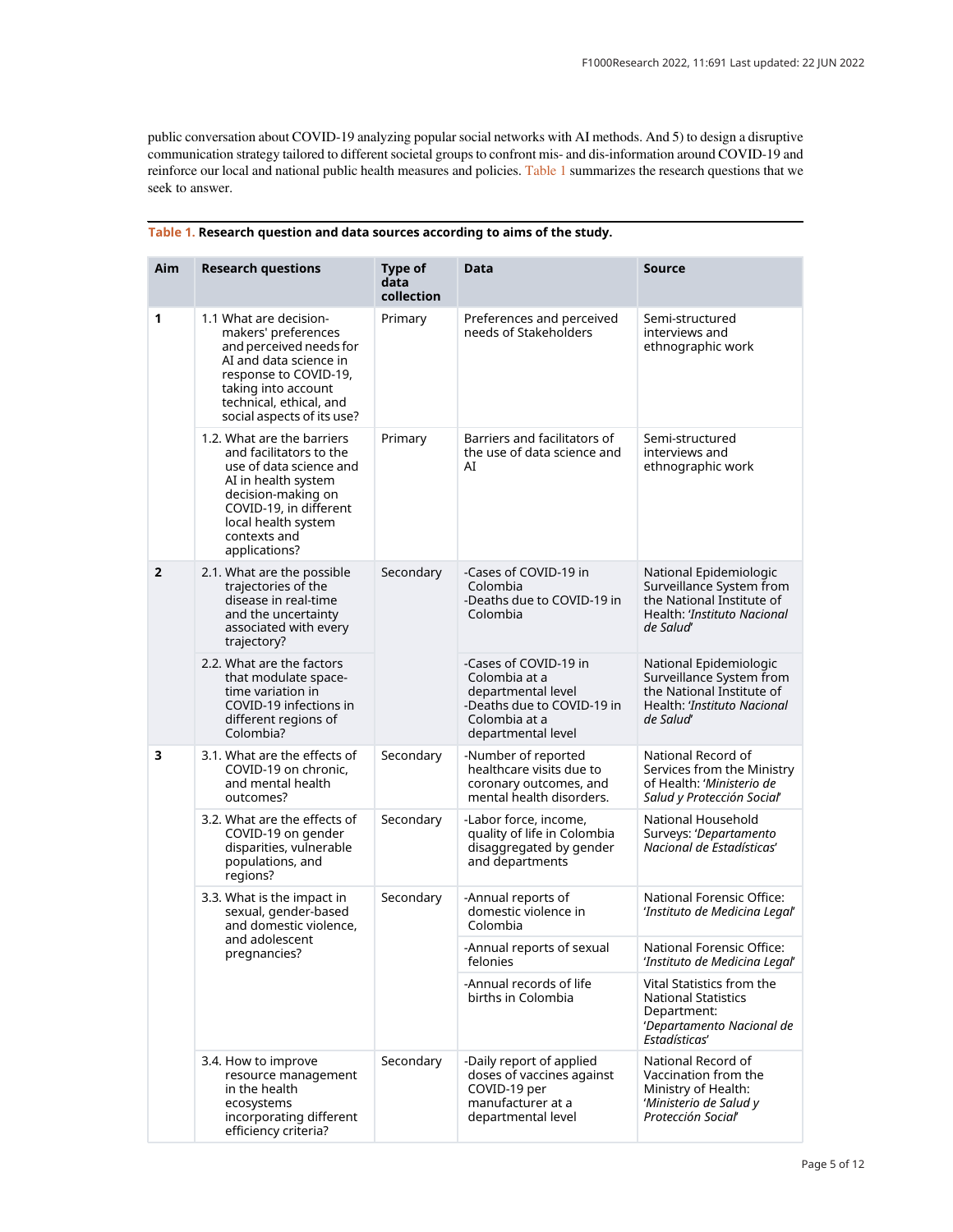| Aim | <b>Research questions</b>                                                                                                                                                                             | Type of<br>data<br>collection | <b>Data</b>                                                                                                                                                        | <b>Source</b>                                                |
|-----|-------------------------------------------------------------------------------------------------------------------------------------------------------------------------------------------------------|-------------------------------|--------------------------------------------------------------------------------------------------------------------------------------------------------------------|--------------------------------------------------------------|
| 4   | 4.1. What are the health-<br>related trending or<br>viral topics of interest<br>for vulnerable groups<br>or populations?                                                                              | Secondary                     | -Facebook and Twitter<br>COVID-19 data streams<br>-The Americas Barometer<br>Survey                                                                                | -Facebook<br>-Twitter<br>-'Observatorio de la<br>Democracia' |
|     | 4.2. What are the prevailing<br>reactions to policies<br>and events of social<br>importance related to<br>COVID-19 in Colombia?                                                                       |                               |                                                                                                                                                                    |                                                              |
|     | 4.3. Who are the key users,<br>profiles, or accounts<br>that act as 'super<br>spreaders' for<br>information, dis-<br>information, and<br>misinformation<br>diffusion?                                 |                               |                                                                                                                                                                    |                                                              |
| 5   | 5.1. What are the key<br>variables in data<br>related to mis- and dis-<br>information around<br>COVID-19 to gain<br>insights to take action<br>implementing a<br>dynamic<br>communication<br>process? | Secondary                     | -Curated pieces of mis- and<br>dis-information associated<br>with COVID-19 in Colombia                                                                             | -National network of fact<br>checkers: Colombiacheck         |
|     | 5.2. How to tailor the<br>strategy to combat mis-<br>and dis-information<br>about COVID-19<br>considering specific<br>societal groups<br>including vulnerable<br>communities?                         | Primary                       | -Perceptions of media<br>outlets regarding the<br>structure of the message<br>delivered using Data-<br>Driven Journalism and<br>Data Visualization<br>Storytelling | -Workshops with media<br>outlets                             |

Table 1. Continued

COVID-19, coronavirus disease of 2019; AI, Artificial Intelligence.

Ethical approval has been obtained by Ethics Committee at the Universidad de Los Andes (Acta: No.1394 – 2021). The participants will provide written informed consent to participate in this study.

#### Study setting

Colombia is located in South America, with a population of 50,372,424 with about two million indigenous and three million Afro-Colombians, $2^0$  and has profound social inequalities as evidenced by its income Gini coefficient (0.51 in  $2019$ ), $^{21}$  $^{21}$  $^{21}$  and deep urban/rural disparities. For example, the multidimensional poverty index was 17.5% at national level in 2019, while in rural areas was  $34.5\%$ <sup>22</sup>

The Colombian health system is an insurance-based model with 98% of the population affiliated. Amid social inequalities, the healthcare system is based on the solidarity principle in which employees and self-employed workers with capacity to pay, along with taxes, cover the affiliation of those of lower income and unemployed who account for 47% of the population.[23](#page-10-0)

During 2020, Colombia implemented different measures to mitigate and control the COVID-19 pandemic, land and river borders were closed, schools and universities were closed, and a mandatory lockdown was declared on March 24/2020, which lasted until August 31/2020. In September, a selective lockdown phase began to mitigate the economic impact of the virus locally and to allow productive life. $24$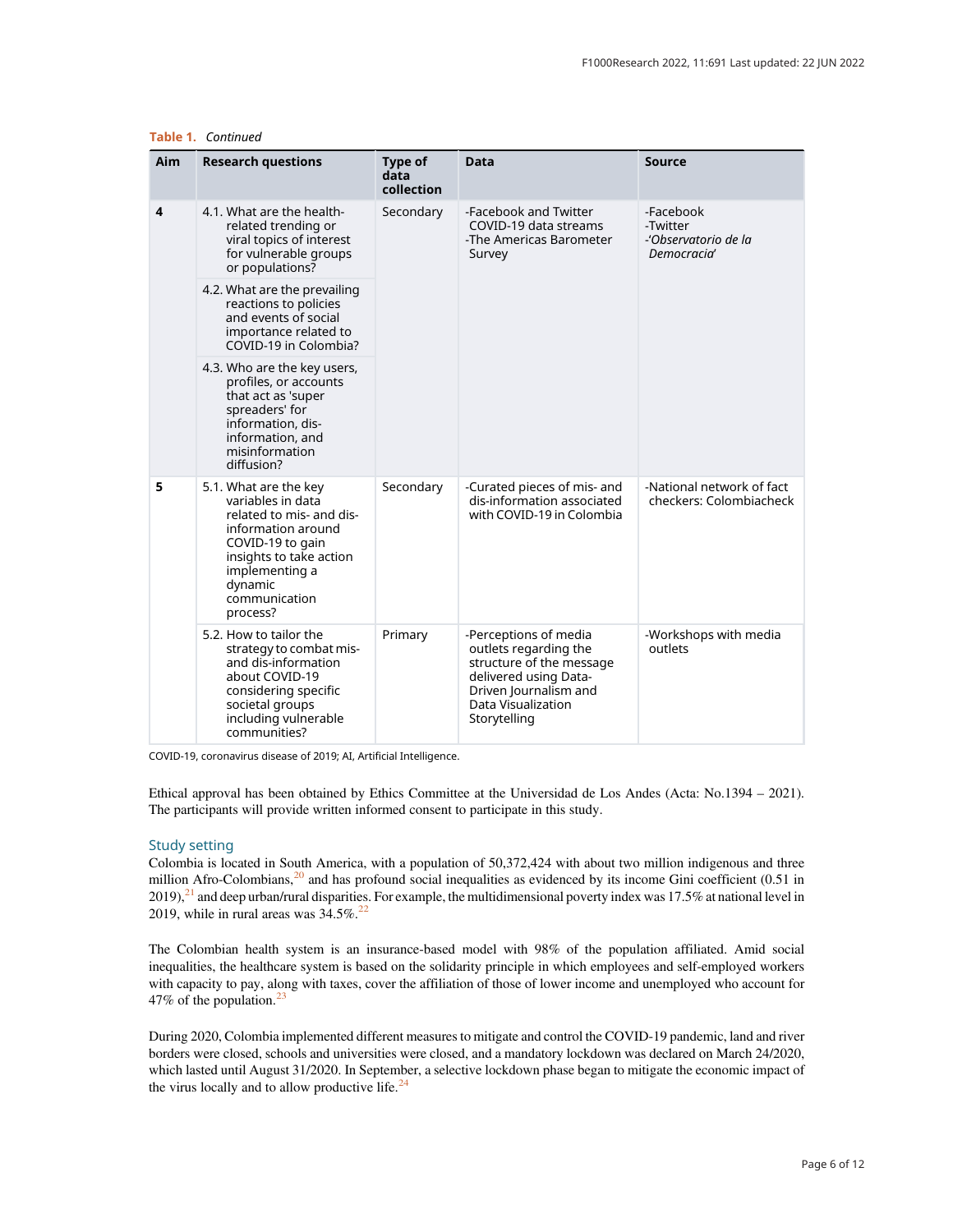#### Data collection

This study employs a mixed-methods design. The quantitative and qualitative data will be obtained from several sources, mentioned below:

#### Qualitative data collection

To understand stakeholders' perspectives on the development and use of AI and data science for public health and COVID-19 responses in the country, we will use semi-structured interviews and ethnographic work. Interviews will be conducted with stakeholders of relevance in decision-making about the COVID-19 response, and ethnography will be conducted with scientists or engineers developing technologies based on AI and data science. We will observe the processes of developing technological tools and their efforts to transfer them to the field of policy. Stakeholders include national and local government representatives, health policy planners, health providers, research centers, and AI and data science developers and experts. We will develop a map of actors to select potential interviewees. We will leverage our current, close and longstanding relationships with such stakeholders to recruit our participants. Then, we will follow a snowball sampling until we reach theoretical saturation. In addition to the stakeholders' interviews, we will select relevant case studies, up to three, of AI development or use targeting COVID-19 that we can analyze using ethnography. All interviews will be audio-recorded and transcribed. The interviews, fieldwork diaries, and relevant documents will be coded and analyzed using [NVivo](https://www.qsrinternational.com/nvivo-qualitative-data-analysis-software/home) (NVivo, RRID:SCR\_014802).

Additionally, data from curated pieces of mis- and dis-information associated with COVID-19 in Colombia should be collected from the national network of factcheckers, [Colombiacheck](https://colombiacheck.com/). The number of pieces of mis- and dis-information will depend on the criteria that Colombiacheck uses to publish and check including virality, and engagement.

#### Quantitative data collection

Quantitative data will rely on secondary sources. We will use daily cases and deaths of COVID-19 reported from the National Surveillance System 'Instituto Nacional de Salud' [\(INS](https://www.ins.gov.co/Noticias/Paginas/Coronavirus.aspx)) of Colombia. The data from other morbidities, such as mental health disorders, will be extracted from the National Record of Services reported by the Ministry of Health.<sup>[25](#page-10-0)</sup> Mortality due to other causes different from COVID-19, live-births by ages and sex at the municipal level will be taken from the [Vital Statistics](https://www.dane.gov.co/index.php/estadisticas-por-tema/salud/nacimientos-y-defunciones) generated by the Department of National Statistics of Colombia (DANE). The population data will be extracted from the [population projections](https://www.dane.gov.co/index.php/estadisticas-por-tema/demografia-y-poblacion/proyecciones-de-poblacion) calculated by DANE. And, the information of [daily doses of vaccines](https://app.powerbi.com/view?r=eyJrIjoiNThmZTJmZWYtOWFhMy00OGE1LWFiNDAtMTJmYjM0NDA5NGY2IiwidCI6ImJmYjdlMTNhLTdmYjctNDAxNi04MzBjLWQzNzE2ZThkZDhiOCJ9) is available from the official records and reports of the Ministry of Health.

Data regarding the online conversation will be obtained from Facebook, and Twitter COVID-19 data streams. These data sources will be complemented with [The Americas Barometer survey,](https://obsdemocracia.org/encuestas/) conducted by 'Observatorio de la Democracia' (Democracy Observatory). [Table 1](#page-4-0) summarizes the pool of secondary sources according to aims and research questions.

The interview guides that will be used to collect data can be found as *Extended data*.<sup>[38](#page-10-0)</sup>

#### Analytical approach

To answer the research questions for each objective, an interdisciplinary team will be formed including researchers from several disciplines such as data scientists, social scientists, and health professionals. An advisory committee with national and international experts in public health and governance was created to guide the project's priorities, analyze, and validate the results. To establish a common language and to deliver aligned products, the team is going to work around four cross cutting topics: return to schools, vaccination, mental health, and vulnerable groups such as migrant populations.

COLEV was envisioned as a means to co-construct AI and data science-based solutions to inform public health responses to COVID-19 in different local health ecosystems. It builds upon the experience of several research groups from Universidad de los Andes, University of California–Santa Cruz (UCSC) and Non-Governmental Organizations (NGOs) like the health observatory 'Así Vamos en Salud' and 'ASI ES SALUD'. These two organizations are articulated and plan to use COLEV results to guide actions in the context of the pandemic leveraging on long standing relationship with stakeholders in Colombia (i.e., decision makers, other academic groups, the civil society, and health care providers and ensures). We recognize the need for collaboration between different institutions and research projects, interacting with different sectors such as education, health, city planning, amongst others [\(Figure 1](#page-7-0)).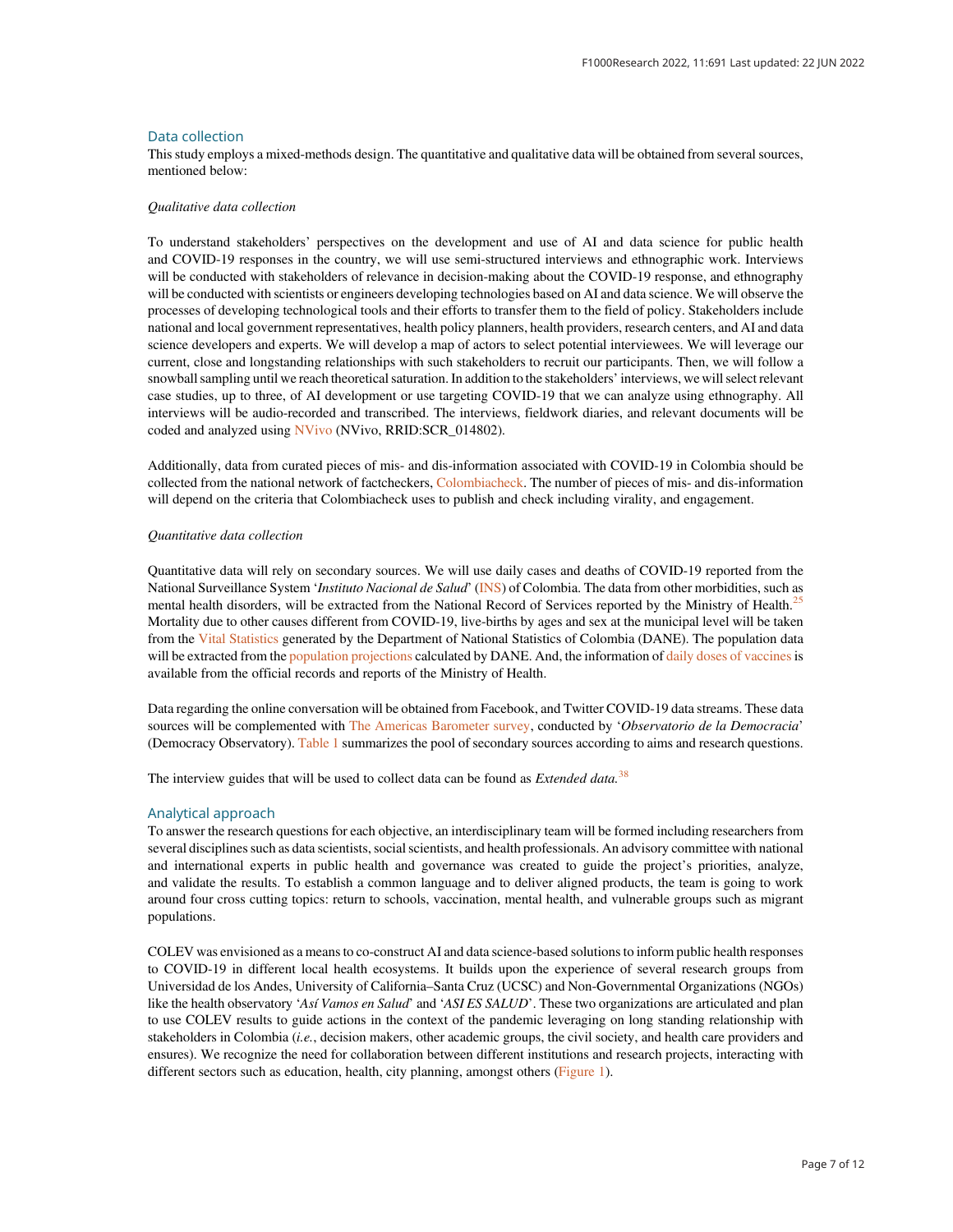<span id="page-7-0"></span>

\* Analysis of the coordination of major system change within the Colombian health system in response to COVID-19

Figure 1. Governance framework to be used in the implementation of COLEV. COVID-19, coronavirus disease of 2019.

The analysis plan for each objective is described below:

Objective 1. To identify health ecosystem stakeholders' preferences and perceived needs regarding AI and data science, and their use in decision-making, relative to other forms of evidence in response to COVID-19. Upon recording and transcription of the interviews, we will conduct a thematic analysis $^{26}$  $^{26}$  $^{26}$  that will be centered in comparing processes of development, communication, and use of data to inform decision-making on COVID-19. The ethnography will involve tracing how AI and data science are used for different applications in relation to COVID-19 so that comparisons can be drawn between data use in different geographical localities and a variety of applications in public health. We will conduct joint mapping of stakeholder arrangements, informing the topics discussed in interviews, and joint observations of decision-making processes.

Objective 2. To develop a long-term and real-time model that allows for forecasting of COVID-19 cases, hospital and ICU occupancy, and COVID-19 fatalities, based on estimated epidemiological parameters that account for age, socioeconomic, gender, and comorbidity variation and tailored input for decision-making allowing to compare the impact of possible interventions and targeting resources. We will start by developing and providing a forecasting system for the country that combines space-time AI approaches, statistical inference methods, and data assimilation algorithms. We will combine different forecasting approaches to create a standardized set of data on forecasts making projections of COVID-19 cases, hospital and ICU occupancy, and COVID-19-fatalities in Colombia. Multiple outputs from the model will be collected, standardized, visualized, and synthesized in a dashboard with accuracy measures and description of the methods. Every week, we will update our COVID-19 Forecast ensemble and interactive visualization using the most recent forecast from each approach.

Objective 3. To evaluate the impact of COVID-19 on health and health-related outcomes and their effect on the resource management policies for the health ecosystems. We will gather secondary data regarding non-communicable diseases (e.g., cardiovascular diseases), mental illnesses (e.g., depression and anxiety); adolescent pregnancies, domestic violence, and other infectious diseases  $(e.g.,$  Dengue, Malaria). We will develop descriptive and predictive models using data mining, $27$  identifying trends and behaviors before and after the arrival of COVID-19.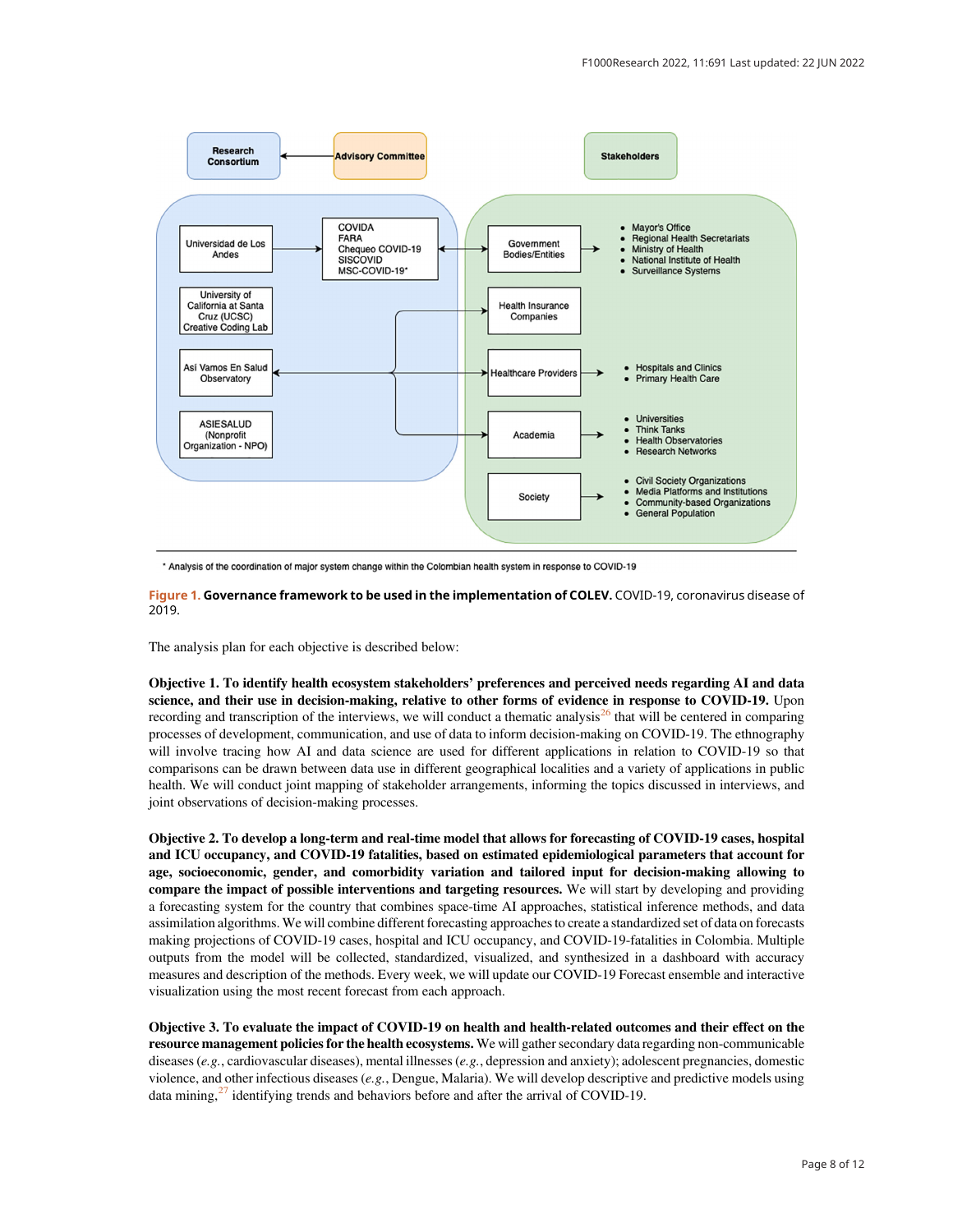To characterize the process services, we will describe the pathway followed by a patient in the system and the resources consumed. To do that, we will use time-motion studies and process and network analysis. The time-motion studies are useful for identifying the stages, times, physical and technical resources, and staff required to provide a specific health service.<sup>[28,29](#page-10-0)</sup>

Objective 4. To characterize the public online conversation about COVID-19 analyzing popular social networks with AI methods. This study will use the Twitter data stream starting from March 1, 2020, based on the keywords "COVID-19", "coronavirus", and "Colombia". Foundational information (i.e., raw text, user IDs, timestamps, unique tweet ID, among others), sub dictionaries (i.e., user, place, extended tweets, retweeted status), as well as any other available metadata (e.g., language, retweets, favorites, replies), will be retrieved.

We will organize the information as [Pandas DataFrame,](https://pandas.pydata.org/docs/reference/api/pandas.DataFrame.html) and any hierarchical structures will be flattened. The Twitter data stream will be analyzed in two ways: 1) as snapshots of periods of time based on the occurrence of key events of national importance and peaks in Twitter usage and content creation, and 2) as a time series with the intent of capturing content variation over time. Sentiment analysis is a useful technique to indicate the prevailing emotion attached to a specific 28/59 keyword, cluster, or network employing several machine learning algorithms of the natural language processing (NLP) family. To this end, the VADER toolkit of the [NLKT](https://www.nltk.org/) python package will be used for tweets and replies. This toolkit allows for the interpretation of capital letters, exclamation marks, and emojis as well as raw text. A pilot analysis of a 1% sample of the retrieved tweets will be assessed manually in order to confirm the face validity of the algorithm. The same procedure will be repeated using Facebook data.

#### Objective 5. To design a disruptive communication strategy tailored for different societal groups to confront misand dis-information around COVID-19 and our local and national public health measures and policies. We will follow a three-step routine:

First, we will develop custom-made solutions to organize, systematize, and visually display the data acquired to identify and represent patterns and insights regarding the narrative components of COVID-19 mis- and dis-information in the Colombian context.[30,31](#page-10-0) Several of the tools that will be used are based on JavaScript and Python integration with AI and ML methods, such as Text Mining, Statistical Natural Language Process (NLP), and NLP topic modeling, which are previously applied to translate into rich visual experiences of high accuracy that help with information understanding in the decision-making process.<sup>[32](#page-10-0)</sup>

Second, after having a visual representation of the data, we will share this visualizations with the public sector media, traditional media leaders, and digital media key practitioners interested in the problem of mis- and dis-information around COVID-19 using User-Centered Design and Service Design methodologies.<sup>33,[34](#page-10-0)</sup> We will conduct workshops with these media outlets to discuss the insights about the use of Data-Driven Journalism and Data Visualization Storytelling to communicate them.<sup>[35,36](#page-10-0)</sup>

Third, upon identification of the narrative components we will then design and prototype the disruptive communication strategy. We will use Speculative Design and Co-Design methods to break and subvert the narratives created by mis- and dis-information going back to the media stream with concrete interventions.<sup>[37](#page-10-0)</sup>

#### Ethical considerations

This study was approved by the Ethics Committee at Universidad de Los Andes (Acta No.1394 – 2017). All subjects will sign an informed consent form during the qualitative data collection. Findings will be disseminated through open access publications, academic events, newspaper outlets, and presentations with stakeholders.

#### Study status

For the quantitative components, we are currently in the data collection stage. Interviews are being conducted, and snowball sampling is still in place. The researchers have not yet reached theoretical saturation. Researchers are currently cleaning and depurating the datasets provided by official sources in the quantitative component. Additionally, the team is currently designing Application Programming Interfaces that facilitate automatic acquisition and cleaning of the datasets to be ready for analysis.

#### **Discussion**

The COLEV study aims to generate evidence for decision-makers at the local level. The interdisciplinary nature of our working group will allow a greater understanding of the complexity of the pandemic in a country in which inequalities have increased. We hope to facilitate the dialogue between the academia and health policymakers by first exploring their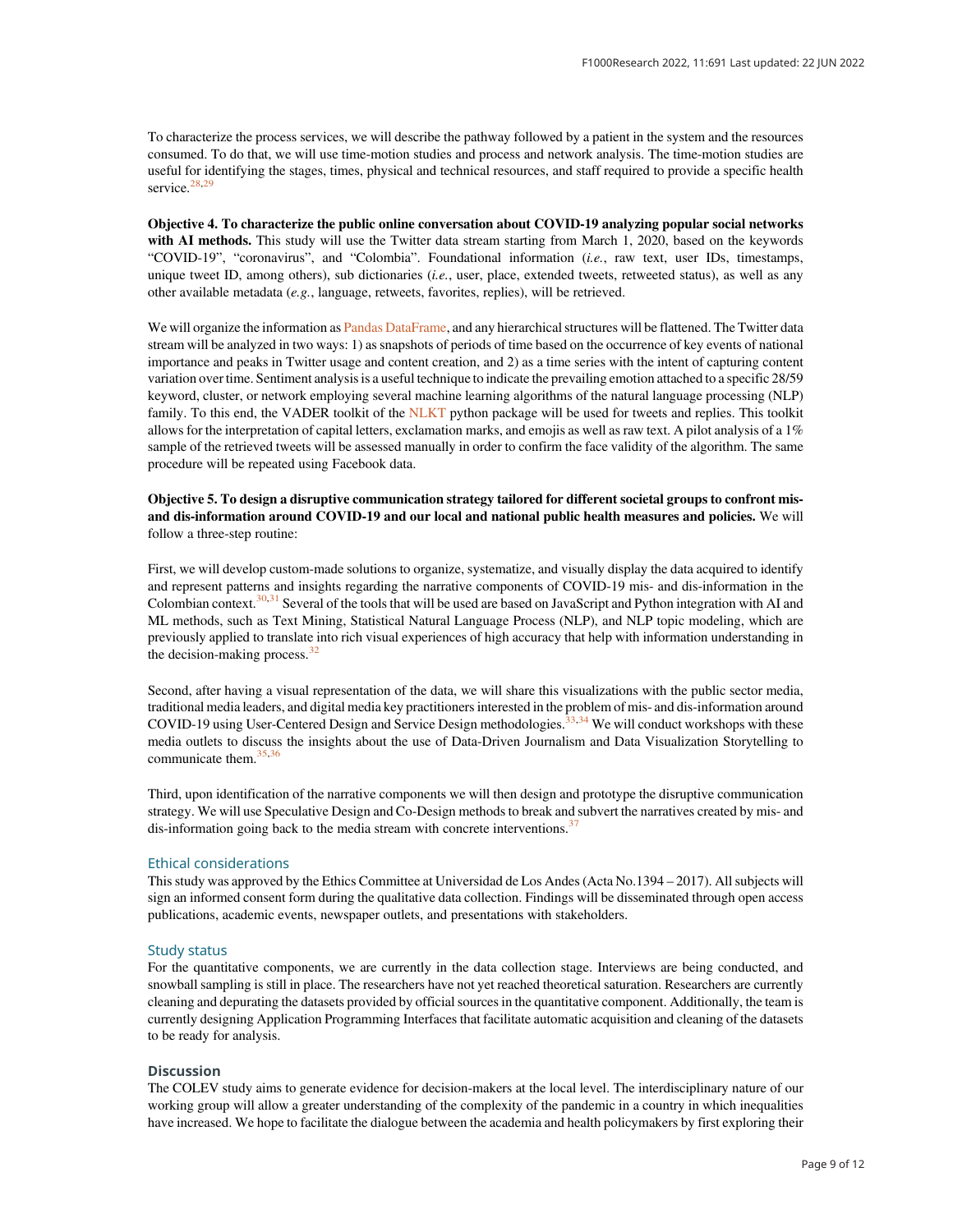<span id="page-9-0"></span>needs, priorities and concerns regarding AI and data science solutions for COVID-19 control; and then co-construct such strategies. Additionally, we expect to identify the main super-spreaders of misinformation in social networks and build disruptive communication strategies to combat misinformation with an emphasis on COVID-19 vaccination and the emergent main topics of the online conversation in Colombia.

The results of COLEV will inform local and regional researchers and stakeholders on the responsible, safe and ethical use of AI and data science for decision-making in the context of sanitary emergencies in deeply unequal settings.

## Data availability

Underlying data

No data are associated with this article.

#### Extended data

Open Science Framework: Decisions and Data. [https://doi.org/10.17605/OSF.IO/AYU9W.](https://doi.org/10.17605/OSF.IO/AYU9W)<sup>[38](#page-10-0)</sup>

This project contains the following extended data:

- Interview guide Stakeholders.pdf
- Interview guide Stakeholders involved in COVID-19 decision making processes.pdf
- Participant informed consent.pdf

Data are available under the terms of the [Creative Commons Zero](https://creativecommons.org/publicdomain/zero/1.0/) "No rights reserved" data waiver (CC0 1.0 Public domain dedication).

#### References

- 1. Thanh Le T, Andreadakis Z, Kumar A, et al.: The COVID-19 vaccine development landscape. Nat. Rev. Drug Discov. 2020; 19(5): 305–306. [Publisher Full Text](https://doi.org/10.1038/d41573-020-00073-5)
- 2. Maher B, Van Noorden R: How the COVID pandemic is changing global science collaborations. Nature 2021; 594(7863): 316–319. [PubMed Abstract](http://www.ncbi.nlm.nih.gov/pubmed/34135528)[|](https://doi.org/10.1038/d41586-021-01570-2)[Publisher Full Text](https://doi.org/10.1038/d41586-021-01570-2)
- 3. Else H: How a torrent of COVID science changed research publishing - in seven charts. Nature 2020; 588(7839): 553. [Publisher Full Text](https://doi.org/10.1038/d41586-020-03564-y)
- 4. Mellado B, Wu J, Kong JD, et al.: Leveraging Artificial Intelligence and Big Data to Optimize COVID-19 Clinical Public Health and Vaccination Roll-Out Strategies in Africa. J. Environ. Res. Public Heal. 2021; 18: 7890. [PubMed Abstract](http://www.ncbi.nlm.nih.gov/pubmed/34360183)[|](https://doi.org/10.3390/ijerph18157890)[Publisher Full Text](https://doi.org/10.3390/ijerph18157890)
- 5. Albahri OS, Zaidan AA, Albahri AS, et al.: Systematic review of artificial intelligence techniques in the detection and classification of COVID-19 medical images in terms of evaluation and benchmarking: Taxonomy analysis, challenges,<br>future solutions and methodological aspects. *J. Infect. Public* Health 2020 Oct 1 [cited 2021 Dec 14]; 13(10): 1381–1396. [Publisher Full Text](https://doi.org/10.1016/j.jiph.2020.06.028)[|](https://pubmed.ncbi.nlm.nih.gov/32646771/)[Reference Source](https://pubmed.ncbi.nlm.nih.gov/32646771/)
- 6. Shinde GR, Kalamkar AB, Mahalle PN, et al.: Forecasting Models for Coronavirus Disease (COVID-19): A Survey of the State-of-the-Art. SN Comput. Sci. 2020 [cited 2021 Aug 31]; 1: 197. [PubMed Abstract](http://www.ncbi.nlm.nih.gov/pubmed/33063048)[|](https://doi.org/10.1007/s42979-020-00209-9)[Publisher Full Text](https://doi.org/10.1007/s42979-020-00209-9)
- 7. Alimadadi A, Aryal S, Manandhar I, et al.: AI and Machine Learning for Understanding Biological Processes: Artificial intelligence and machine learning to fight COVID-19. Physiol. Genomics 2020 Apr 1 [cited 2021 Dec 17]; 52(4): 200–202. [PubMed Abstract](http://www.ncbi.nlm.nih.gov/pubmed/32216577)[|](https://doi.org/10.1152/physiolgenomics.00029.2020)[Publisher Full Text](https://doi.org/10.1152/physiolgenomics.00029.2020)[|](http://www.ncbi.nlm.nih.gov/pmc/articles/PMC7191426)[Free Full Text](http://www.ncbi.nlm.nih.gov/pmc/articles/PMC7191426)
- Williams CM, Chaturvedi R, Urman RD, et al.: Artificial Intelligence and a Pandemic: an Analysis of the Potential Uses and Drawbacks. J. Med. Syst. 2021; 45(3): 5–7.
- 9. Lin L, Hou Z: Combat COVID-19 with artificial intelligence and big data. J. Travel Med. 2020; 27(5): 1–25.
- 10. Cave S, Whittlestone J, Nyrup R, et al.: Using AI ethically to tackle covid-19. BMJ 2021 Mar 16 [cited 2021 Aug 31]; 372(364). [Publisher Full Text](https://doi.org/10.1136/bmj.n364) [|](https://www.bmj.com/content/372/bmj.n364) [Reference Source](https://www.bmj.com/content/372/bmj.n364)
- 11. Korinek A, Stiglitz JE: Covid-19 driven advances in automation and artificial intelligence risk exacerbating economic inequality.<br>*BMJ* 2021; **372**(367): 1–3. [Publisher Full Text](https://doi.org/10.1136/bmj.n367)
- 12. Leslie D, Mazumder A, Peppin A, et al.: Does "AI" stand for **augmenting inequality in the era of covid-19 healthcare?** BMJ<br>2021 Mar 16 [cited 2021 Aug 31]: 372. [Reference Source](https://www.bmj.com/content/372/bmj.n304)
- 13. WID.world: World Inequality Data 2020 Update. World Inequality Database. 2020 [cited 2021 Aug 31]. [Reference Source](https://wid.world/es/news-article/global-inequality-data-2020-update-3/)
- 14. Departamento Administrativo Nacional de Estadística. Mujeres y Hombres: Brechas de Género en Colombia. Mujeres y Hombres. Brechas de Género en Colombia 2020; 246. [Reference Source](https://www2.unwomen.org/-/media/fieldofficecolombia/documentos/publicaciones/2020/11/mujeresyhombresbrechasdegenero.pdf?la=es&vs=5814)
- 15. Vicepresidencia de Colombia: Aumentan en 142% llamadas a Línea 155, por violencia intrafamiliar durante Aislamiento. Noticias 2020 [cited 2022 Jan 19]. [Reference Source](https://mlr.vicepresidencia.gov.co/Paginas/prensa/2020/Aumentan-en-142-llamadas-a-Linea-155-por-violencia-intrafamiliar-durante-Aislamiento.aspx)
- 16. Tagliabue F, Galassi L, Mariani P: The "Pandemic" of Disinformation in COVID-19. SN Compr. Clin. Med. 2020; 2(9): 1287–1289.

[PubMed Abstract](http://www.ncbi.nlm.nih.gov/pubmed/32838179)[|](https://doi.org/10.1007/s42399-020-00439-1)[Publisher Full Text](https://doi.org/10.1007/s42399-020-00439-1)

- 17. Tasnim S, Hossain M, Mazumder H: Impact of rumors and misinformation on COVID-19 in social media. J. Prev. Med. Public Heal. 2020 [cited 2021 Aug 31]; 53(3): 171–174. [PubMed Abstract](http://www.ncbi.nlm.nih.gov/pubmed/32498140)[|](https://doi.org/10.3961/jpmph.20.094)[Publisher Full Text](https://doi.org/10.3961/jpmph.20.094)
- 18. Islam MS, Sarkar T, Khan SH, et al.: COVID-19-Related Infodemic and Its Impact on Public Health: A Global Social Media Analysis. *Am. J. Trop. Med. Hyg.* 2020 Oct 1 [cited 2021 Aug 31]; **103**(4):<br>1621–1629. [PubMed Abstract](http://www.ncbi.nlm.nih.gov/pubmed/32783794)[|](https://doi.org/10.4269/ajtmh.20-0812)[Publisher Full Text](https://doi.org/10.4269/ajtmh.20-0812)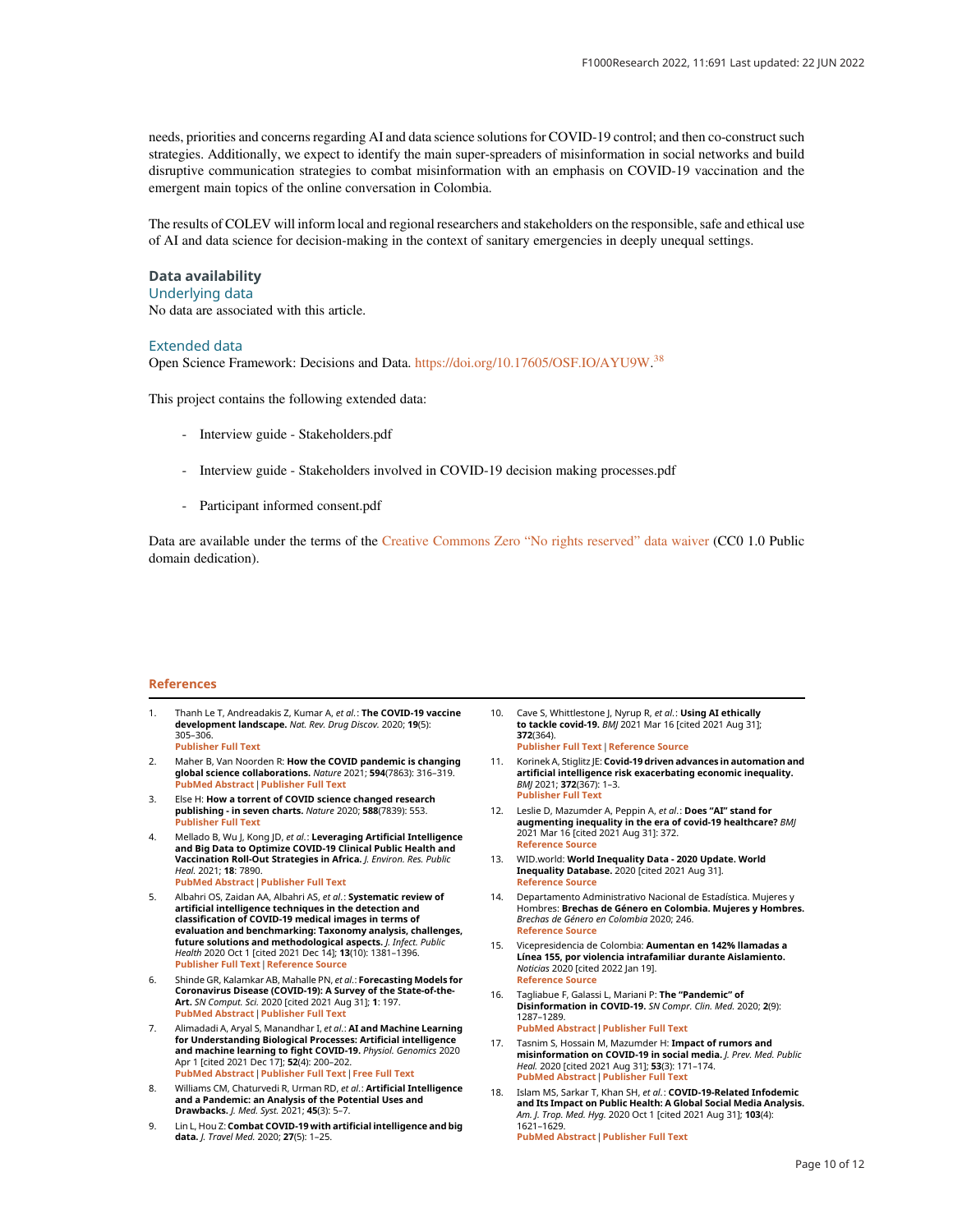- <span id="page-10-0"></span>19. UNESCO: Preliminary study on the ethics of artificial intelligence. París 2019.
- 20. Departamento Nacional de Estadística: Resultados Censo Nacional de Población y Vivienda: tercera entrega. Reports. 2019. [Reference Source](https://www.dane.gov.co/files/censo2018/informacion-tecnica/cnpv-2018-presentacion-3ra-entrega.pdf)
- 21. The World Bank: Income GINI. Indicators. 2020. [Reference Source](https://datos.bancomundial.org/indicator/SI.POV.GINI?locations=CO)
- 22. Departamento Administrativo Nacional de Estadística: **Pobreza**<br>**multidimensional. Bogotá** 2020. [Reference Source](https://www.dane.gov.co/files/investigaciones/condiciones_vida/pobreza/2019/Presentacion_rueda_de_prensa_ECV_e_IPM_2019.pdf)
- 23. de Salud MProtección Social: Reportes Aseguramiento: Afiliados a Salud, Noviembre de 2021. Bodega de datos de SISPRO. 2021 [cited 2021 Dec 17]. [Reference Source](http://rssvr2.sispro.gov.co/BDUA/)
- 24. Instituto Nacional de Salud: COVID-19 en Colombia, consecuencias de una pandemia en desarrollo. Bogota 2020. [Reference Source](https://www.ins.gov.co/Direcciones/ONS/Informes/12COVID-19enColombia,pandemiaendesarrollo.pdf)
- 25. Ministerio de Salud y Protección Social: Preguntas frecuentes RIPS ¿Qué son los RIPS?. Bogotá, Colombia 2015 [cited 2022 Jan 11]. [Reference Source](https://www.minsalud.gov.co/sites/rid/Lists/BibliotecaDigital/RIDE/DE/OT/FAQ-RIPS.pdf)
- 26. Vaismoradi M, Turunen H, Bondas T: Content analysis and thematic analysis: Implications for conducting a qualitative **descriptive study.** *Nurs. Health Sci.* 2013 Sep; **15**(3): 398–405.<br>Epub 2013 Mar 11. [Publisher Full Text](https://doi.org/10.1111/nhs.12048)[|](http://www.ncbi.nlm.nih.gov/pubmed/23480423)[PubMed Abstract](http://www.ncbi.nlm.nih.gov/pubmed/23480423)
- 27. Jothi N, Aini N', Rashid A, *et al*.: **ScienceDirect The Third**<br>I**nformation Systems International Conference Data Mining in** Healthcare-A Review. Procedia Comput. Sci. 2015 [cited 2022 Jan 14]; 72: 306–313. [Publisher Full Text](https://doi.org/10.1016/j.procs.2015.12.145) [|](http://www.sciencedirect.com) [Reference Source](http://www.sciencedirect.com)
- 28. Starmer AJ, Destino L, Yoon CS, et al.: Intern and Resident **Workflow Patterns on Pediatric Inpatient Units: A Multicenter<br>Time-Motion Study.** *JAMA Pediatr.* **2015 Dec 1 [cited 2022 Jan 14];**

169(12): 1175–1177.

[PubMed Abstract](http://www.ncbi.nlm.nih.gov/pubmed/26501753)[|](https://doi.org/10.1001/jamapediatrics.2015.2471)[Publisher Full Text](https://doi.org/10.1001/jamapediatrics.2015.2471)[|](https://jamanetwork.com/journals/jamapediatrics/fullarticle/2463123)[Reference Source](https://jamanetwork.com/journals/jamapediatrics/fullarticle/2463123) 29. Wagenaar BH, Gimbel S, Hoek R, et al.: Wait and consult times for

- primary healthcare services in central Mozambique: a timemotion study. 2016 [cited 2022 Jan 14]. [Publisher Full Text](https://doi.org/10.3402/gha.v9.31980)
- 30. Kirk A: Data Visualisation: A Handbook for Data Driven Design. Second ed. London: Sage Publishing; 2019; 15–30.
- 31. Lima M: Visual complexity: mapping patterns of information. New York: Princeton Architectural Press; 2011; 272.
- 32. Meirelles I: Design for Information. An introduction of the histoires, theories, and best practices behind effective information visualization. Illustrated. Rockport Publishers; 2013 [cited 2022 Jan 14]; 224. [Reference Source](https://books.google.com/books/about/Design_for_Information.html?id=RFb0AwAAQBAJ)
- 33. Creswell JW, Creswell JD: Research design: Qualitative, quantitative, *and mixed methods approaches.* Fifth ed. Los Angeles: Sage<br>Publications; 2017.
- 34. Martin B, Hanington B: Universal Methods of Design: 100 Ways to Research Complex Problems, Develop Innovative Ideas, and Design Effective Solutions. Berkeley; 2012; 12–13 p.
- 35. Marconi F: Newsmakers: artificial intelligence and the future of journalism. Columbia University Press; 2020.
- 36. Nussbaumer C: 2015; Storytelling with data. First ed. Hoboken, New Jersey: Wiley. [Reference Source](http://www.wiley.com/go/permissions)
- 37. Dunne A: Consuming monsters: big, perfect, infectious. First ed. Cambridge, Massachusetts; London: The MIT Press; 2013; 2013 [cited 2022 Jan 14]; 47–58. [Reference Source](https://books.google.com/books/about/Speculative_Everything.html?id=9gQyAgAAQBAJ)
- 38. González-Uribe C, Niño-Machado N, Turner S: Decisions and Data. [Dataset]. 2022, May 30. [Publisher Full Text](https://doi.org/10.17605/OSF.IO/AYU9W)